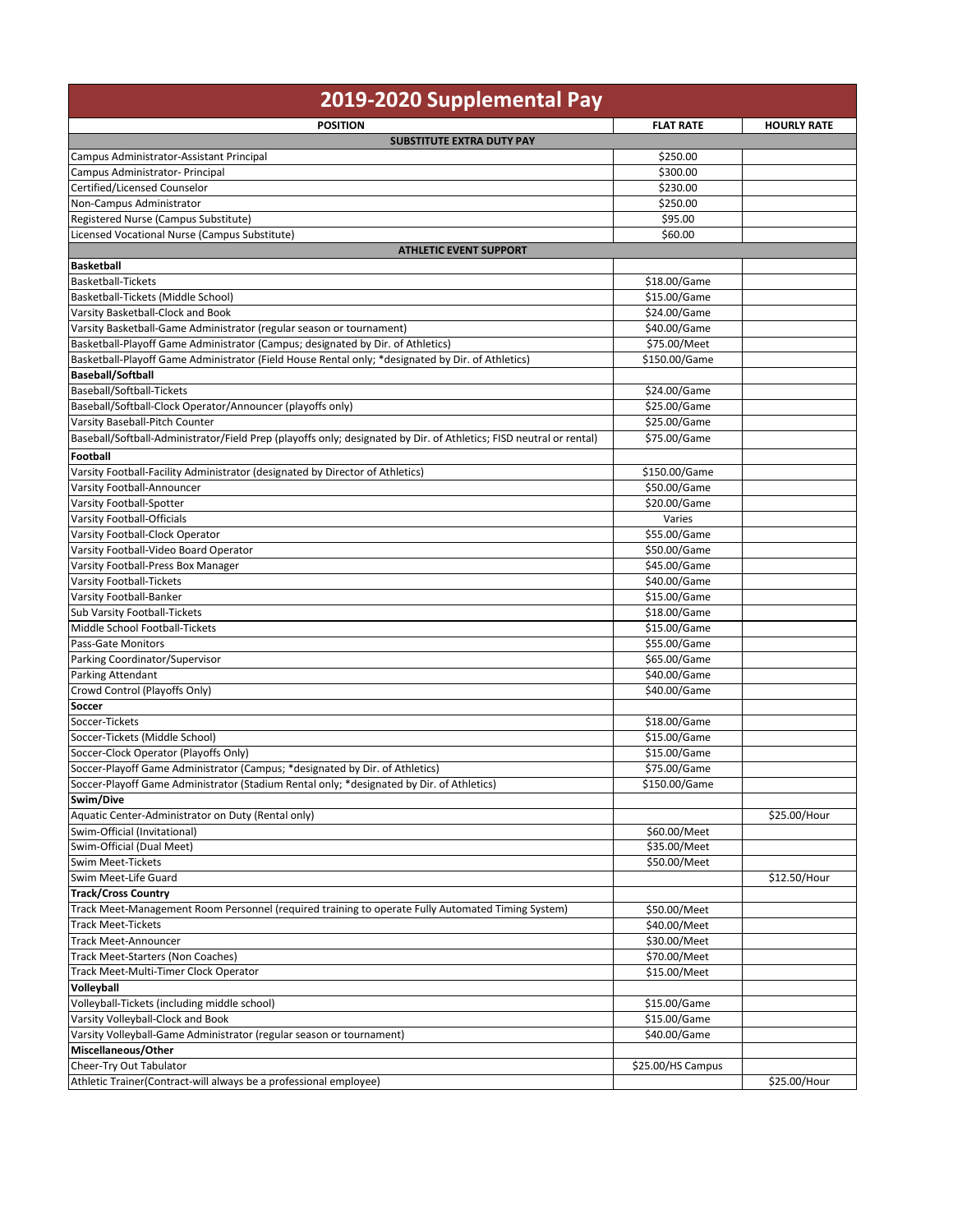| 2019-2020 Supplemental Pay                                                                       |                       |                              |  |  |
|--------------------------------------------------------------------------------------------------|-----------------------|------------------------------|--|--|
| <b>POSITION</b>                                                                                  | <b>FLAT RATE</b>      | <b>HOURLY RATE</b>           |  |  |
| <b>CHILD NUTRITION</b>                                                                           |                       |                              |  |  |
| <b>Child Nutrition Catering</b>                                                                  |                       | <b>Current Hourly Rate</b>   |  |  |
| <b>Child Nutrition Training</b>                                                                  |                       | <b>Current Hourly Rate</b>   |  |  |
| <b>Child Nutrition Concession</b>                                                                |                       | <b>Current Hourly Rate</b>   |  |  |
| PREK CENTRALIZED MULTILINGUAL REGISTRATION - MULTILINGUAL                                        |                       |                              |  |  |
| Tester<br><b>LPAC Campus Administrator</b>                                                       |                       | \$22.00/Hour<br>\$33.00/Hour |  |  |
| <b>LPAC ESL Teacher</b>                                                                          |                       | \$28.00/Hour                 |  |  |
| <b>LPAC BIL LIT</b>                                                                              |                       | \$28.00/Hour                 |  |  |
| Greeter                                                                                          |                       | \$14.00/Hour                 |  |  |
| Floater                                                                                          |                       | \$14.00/Hour                 |  |  |
| Leads                                                                                            |                       | \$35.00/Hour                 |  |  |
| <b>MISC EXTRA DUTY PAY</b>                                                                       |                       |                              |  |  |
| Locker Checks                                                                                    |                       | \$8.00                       |  |  |
| Professional Mentorship (INVEST Program)                                                         |                       | \$28.00                      |  |  |
| Interpreter                                                                                      |                       | \$30.00                      |  |  |
| <b>Police Security</b>                                                                           |                       | <b>Current Hourly Rate</b>   |  |  |
| <b>Police Security Exempt</b>                                                                    |                       | \$40.00                      |  |  |
| Parenting/Instruction Students                                                                   |                       | <b>Current Hourly Rate</b>   |  |  |
| <b>TUTORIALS</b><br><b>Certified General</b>                                                     |                       | \$28.00                      |  |  |
| <b>Certified Math/Science</b>                                                                    |                       | \$28.00                      |  |  |
| Avid Tutor                                                                                       |                       | \$10.00                      |  |  |
| <b>EVENING TUTORIALS</b>                                                                         |                       |                              |  |  |
| <b>Tutoring</b>                                                                                  |                       | \$28.00                      |  |  |
| <b>Clerical Support</b>                                                                          |                       | \$15.00                      |  |  |
| <b>EXAM MONITOR/PROCTOR</b>                                                                      |                       |                              |  |  |
| Monitor/Proctor                                                                                  |                       | \$22.00                      |  |  |
| <b>EXTENDED SCHOOL YEAR</b>                                                                      |                       |                              |  |  |
| Special Ed Resource/Social Understanding Teachers                                                |                       | \$33.00                      |  |  |
| Special Ed Program Teachers (Life Skills, ABC, PPCD, Adult ABD, ACAP, ATP, BIC)                  |                       | \$35.00                      |  |  |
| Evaluations (Diagnostician, LSSP, Speech Pathologist)                                            | \$300.00-\$600.00     |                              |  |  |
| Diagnostician, LSSP, Social Worker, SLP, OT, PT, VI, O&M, ADPE,                                  |                       | \$45.00                      |  |  |
| Special Ed Nurse (directly related services with children)                                       |                       |                              |  |  |
| Paraprofessional for Resource/Social Understanding                                               |                       | \$16.00                      |  |  |
| Paraprofessionals (Life Skills, ABC, PPCD, Adult ADC, ACAP, ATP, BIC)<br><b>PARAPROFESSIONAL</b> |                       | \$19.00                      |  |  |
| Paraprofessional currently employed with FBISD                                                   |                       | <b>Current Hourly Rate</b>   |  |  |
| Paraprofessional support level I (Admin Asst./Classroom Support)                                 |                       | \$14.00                      |  |  |
| Paraprofessional level II (Executive Asst./Project Specialist Support)                           |                       | \$18.00                      |  |  |
| <b>Teacher Center Clerks</b>                                                                     |                       | \$12.00                      |  |  |
| After School and Saturday Detention                                                              |                       | \$12.00                      |  |  |
| <b>PROFESSIONAL</b>                                                                              |                       |                              |  |  |
| Professional Exempt Employee (non-certified/special projects/confidential-related work)          |                       | \$22.00                      |  |  |
| Professional Exempt Employee (IT-specialized technical/program training required)                |                       | \$30.00-\$50.00              |  |  |
| After school and Saturday Detention                                                              |                       | \$22.00                      |  |  |
| Certified Teacher-Professional Development Presenter                                             |                       | \$35.00                      |  |  |
| Certified Teacher-Professional Development preparation (not to exceed 6 hours)                   |                       | \$35.00                      |  |  |
| Diagnostician, LSSP, Social Worker, SLP, OT, PT, VI, O&M, ADPE,                                  |                       | \$45.00                      |  |  |
| Registered Nurse (Special Education, Severe Need)<br>In-Home Trainer                             |                       | \$28.00                      |  |  |
| <b>Intervention Specialist</b>                                                                   |                       | \$40.00<br>\$28.00           |  |  |
| Intervention Specialist (Math, Science, Special Education)                                       |                       | \$30.00                      |  |  |
| Title I Private School Teacher                                                                   |                       | \$40.00                      |  |  |
| Campus Security/Hall Monitor                                                                     |                       | \$22.00                      |  |  |
| <b>SPECIAL EDUCATION</b>                                                                         |                       |                              |  |  |
| <b>Compensatory Services</b>                                                                     |                       | \$40.00                      |  |  |
| Evaluations (Diagnostician, LSSP, Speech Pathologist)                                            | \$300.00-\$600.00     |                              |  |  |
| Speech Private School                                                                            |                       | <b>Current Hourly Rate</b>   |  |  |
| Speech Path Supervisor                                                                           | \$1,000.00/Semester   |                              |  |  |
| <b>Student Assessment Report</b>                                                                 |                       | <b>Current Hourly Rate</b>   |  |  |
| <b>Special Olympics</b>                                                                          | \$1,000.00-\$1,300.00 |                              |  |  |